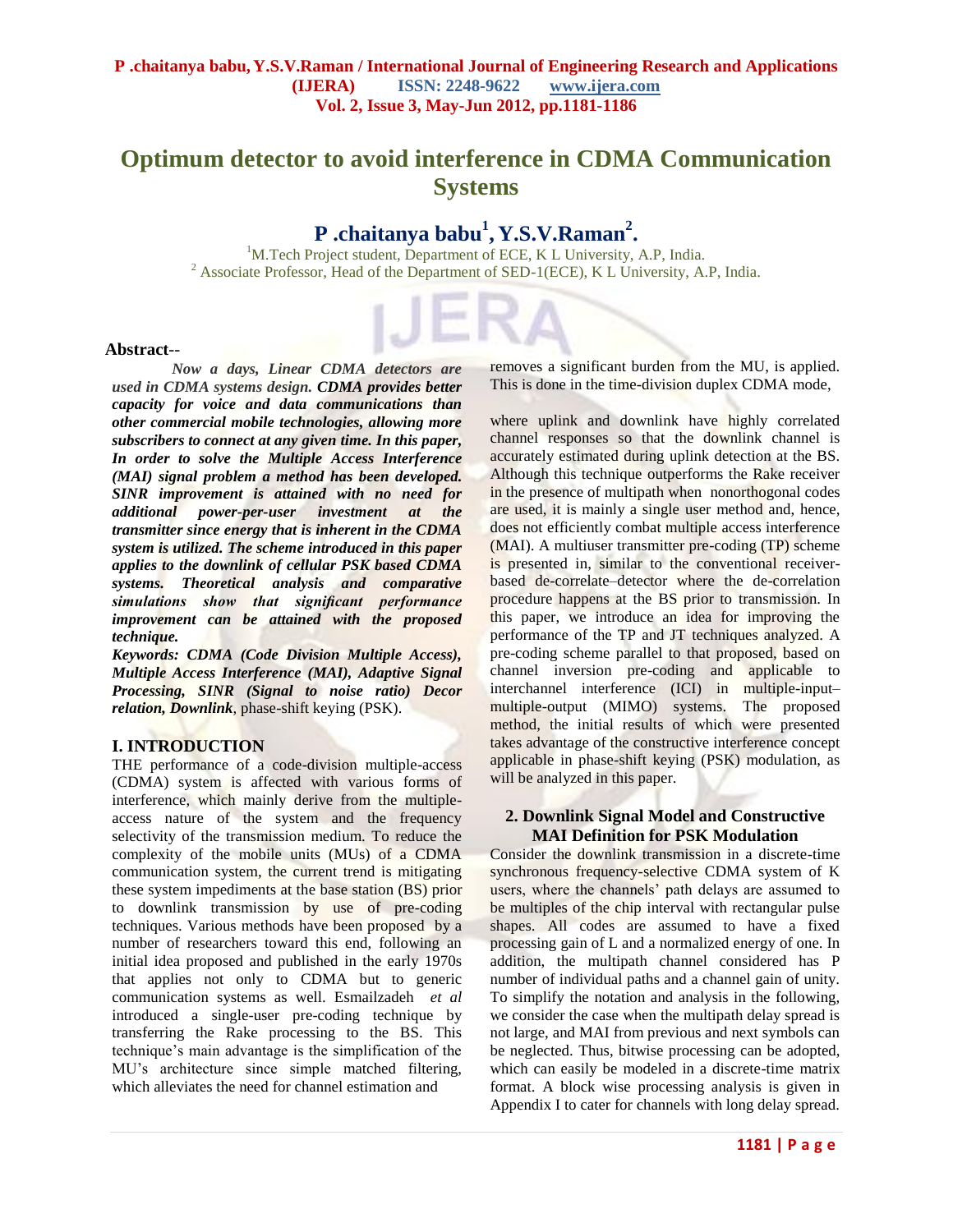For the analysis here, we use the following definitions:  $X^{(i)} = [X_1^{(i)} \ X_2^{(i)} \dots X_k^{(i)}]$  is the  $1 \times k$ data vector, with the kth element of  $X_k^{(i)}$  being the modulated symbol of the *k*th user for the *i*th symbol period;  $A = diag([a_1 a_2 a_3 ... a_k])$  is the  $K \times K$  diagonal matrix of amplitudes, with scalar  $a_k$  being the amplitude of the *k*th user;  $C = [c^{(1)} \quad c^{(2)} \quad \dots \quad c^{(k)}]^T$  is the K×L matrix containing the users' codes, with C=  $[C_1^{(k)} \quad C_2^{(k)} \quad \dots \quad C_L^{(k)}]$  being the  $1 \times L$  code vector of the *K*th user, where the *l*th element  $C_l^{(K)} \in \{-1/\sqrt{L}, 1/\sqrt{L}\}$ is the *l*th chip of the *k*th user's code sequence, and

$$
\mathbf{H}^{(k)} = \begin{pmatrix} h_1^{(k)} & h_2^{(k)} & \cdots & h_P^{(k)} & 0 \\ & h_1^{(k)} & h_2^{(k)} & \cdots & h_P^{(k)} & \\ & & \ddots & \ddots & \ddots & \\ 0 & & & h_1^{(k)} & h_2^{(k)} & \cdots & h_P^{(k)} \end{pmatrix}
$$
 (1)

Employing Rake processing at the *u*th receiver, the decision symbol at the *i*th symbol period can be written as

$$
d_u^{(i)} = r^{(iu)} . s^{(uu)H}
$$

which is effectively the received signal multiplied by the code of user *u* corrupted by his downlink channel. In the operator  $(.)^H$  represents the Hermitan transpose of a matrix. The output of the Rake receivers at all MUs can be combined in the  $1 \times K$  vector d<sub>d</sub> a bha an t-ainm

$$
^{(i)} = X^{(i)} \cdot A \cdot R + \eta(i)
$$

where **R** is the  $K \times K$  cross correlation matrix of the multipath corrupted non-modulated signature waveforms. It is assumed that **R** is positive definite in order for the inverse to exist and defined as

$$
\mathbf{R} = \begin{pmatrix} \rho_{11} & \rho_{12} & \cdots & \rho_{1K} \\ \rho_{21} & \rho_{22} & \cdots & \rho_{2K} \\ \vdots & \ddots & \ddots & \vdots \\ \rho_{K1} & \rho_{K2} & \cdots & \rho_{KK} \end{pmatrix}
$$
 (2)

Where the element on the *k*th row and *u*th column of the matrix is given by

 $pKu=S^{(Ku)}. S^{(uu)H} = C^{(K)}. H^{(u)}. H^{(u)H}. C^{(u)H}.$ 

It should be noted that, in the following, it is assumed that the codes and channel are normalized to unit energy so that *ρuu*=1. Evidently, orthogonality between users cannot be preserved using Walsh codes, as the resulting cross correlation of the codes viewed at the receiver is nonzero due to the channel distortion. The output of the *u*th Rake receiver of, which comprises the decision variable, can alternatively be written as

$$
d_u^{(i)} = a_u x_u^{(i)} p u u + M A I_u^{(i)} + \eta_u^{(i)}
$$



Fig1. The constellation diagrams of BPSK, QPSK and 8PSK modulation depicting possible noiseless received signals and the constructive MAI sectors.

### **3. Constructive MAI Derivation for Binary PSK (BPSK) Modulation**.

In Fig. 1, possible noiseless receiver outputs for different PSK modulations are depicted, with the shadowed part denoting the constructive MAI sectors. For binary phase shift keying (BPSK) modulation, the desired user's symbol  $x(i)$   $u \in \{-1, +1\}$ , and therefore, interference from a specific (*k*th) user is constructive when it has the same sign as the desired data  $x(i)$  *u* denoted by the shadowed part of the constellation in Fig. 1(a). The received symbols that satisfy this requirement are shown in green in the figure. For the user-to-user interference, this translates to be evaluated for all interfering users.

Re 
$$
(a_u, x_u^{(i)})
$$
. Re  $(a_k, x^{(i)}_{k, pku}) > 0$ .

Therefore, to characterize the MAI, the left part of should be evaluated for all interfering users. Equation, shown at the bottom of the page, defines the crosscorrelation matrix of the multipath affected signature waveforms, modulated by the data.

The criterion for constructive cumulative interference could be written as

# Sum  $([ M^{(i)} - diag(M^{(i)})]_u) > 0.$

The preceding criterion translates differently to various higher order PSK constellations; however, the derivation of the constructive MAI expressions is a straightforward extension of the preceding criterion, and an extension to quadrature PSK (QPSK) and eightstate PSK (8PSK) appears in Appendix II. However, it should be noted that, as the order of PSK modulation increases, the decision thresholds become tighter, and the area of the constructive MAI diminishes, as shown in Fig. 1, which means that it is less likely to keep interference constructive. It should therefore be acknowledged that this could impose a limit on the performance improvement of the proposed method for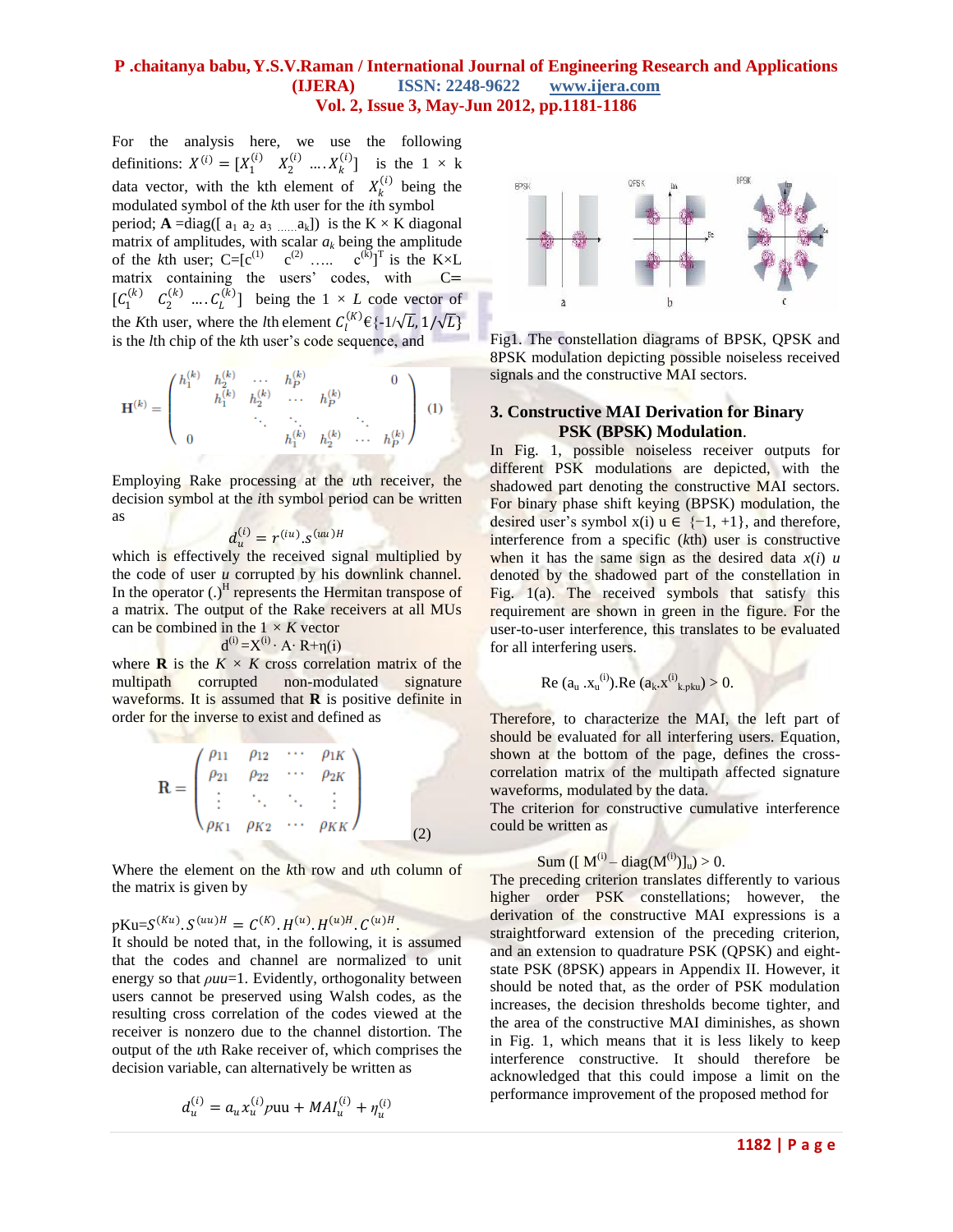higher order PSK. Nevertheless, the proposed technique—while still providing performance benefits for high-order PSK—is primarily useful at highinterference and low-SNR scenarios, where it is commonly acknowledged that low-order modulation is employed to boost



Fig.2. Proposed SP in the direct-sequence (DS)/CDMA downlink.

throughput. The performance benefits that are shown in Section VI are such that the proposed scheme provides a worthwhile alternative to conventional pre-coding.

$$
MAI_u^{(i)} = \sum_{k=1, k \neq u}^{K} a_k x_k^{(i)} \rho_{ku}.
$$

For PSK modulation, the MAI is constructive when it adds to the desired user's signal energy, thus improving the effective signal-to interference-plusnoise ratio (SINR). Hence, the instantaneous effective SINR can be written as

$$
SINR_e = S + j_c / (j_d + N)
$$

The average power of the instantaneous constructive and destructive MAI, respectively, and *Uc* and *Ud*  denote the number of constructive and destructive interferers, respectively.

# **4. SELECTIVE PRECODING METHOD ANALYSIS**

BPSK modulation and bitwise processing are assumed for simplicity. The extension to QPSK and 8PSK is straightforward with the use of the constructive criteria and in the following expressions. Additionally, the extension to block wise processing is also straightforward with the use of the cross-

correlation matrices of that appear in Appendix I, in the following. A system employing TP is considered; however, transition to JT processing is simple, and the SP criteria shown here can identically be applied to both techniques. When pre-coding is applied, the transmitted  $1 \times L$  vector is given as

$$
G^{(i)} = f \cdot X^{(i)} \cdot A \cdot T \cdot C.
$$

Here,  $X^{(i)}$  and **A** are as previously presented, and **T** is the pre-coding matrix, excluding the spreading operation. *f* is the scaling factor that ensures that the average transmitted power per user is equal to that without pre-coding.

The signal vector and the cross-correlation matrix are given as  $\mathcal{L}$  and

$$
\mathbf{X} = \begin{bmatrix} x_1 & x_2 & x_3 & x_4 \end{bmatrix}
$$

$$
\mathbf{R} = \begin{pmatrix} 1 & \rho_{12} & \rho_{13} & \rho_{14} \\ \rho_{12} & 1 & \rho_{23} & \rho_{24} \\ \rho_{13} & \rho_{23} & 1 & \rho_{34} \\ \rho_{14} & \rho_{24} & \rho_{34} & 1 \end{pmatrix}.
$$

The modulated cross-correlation matrix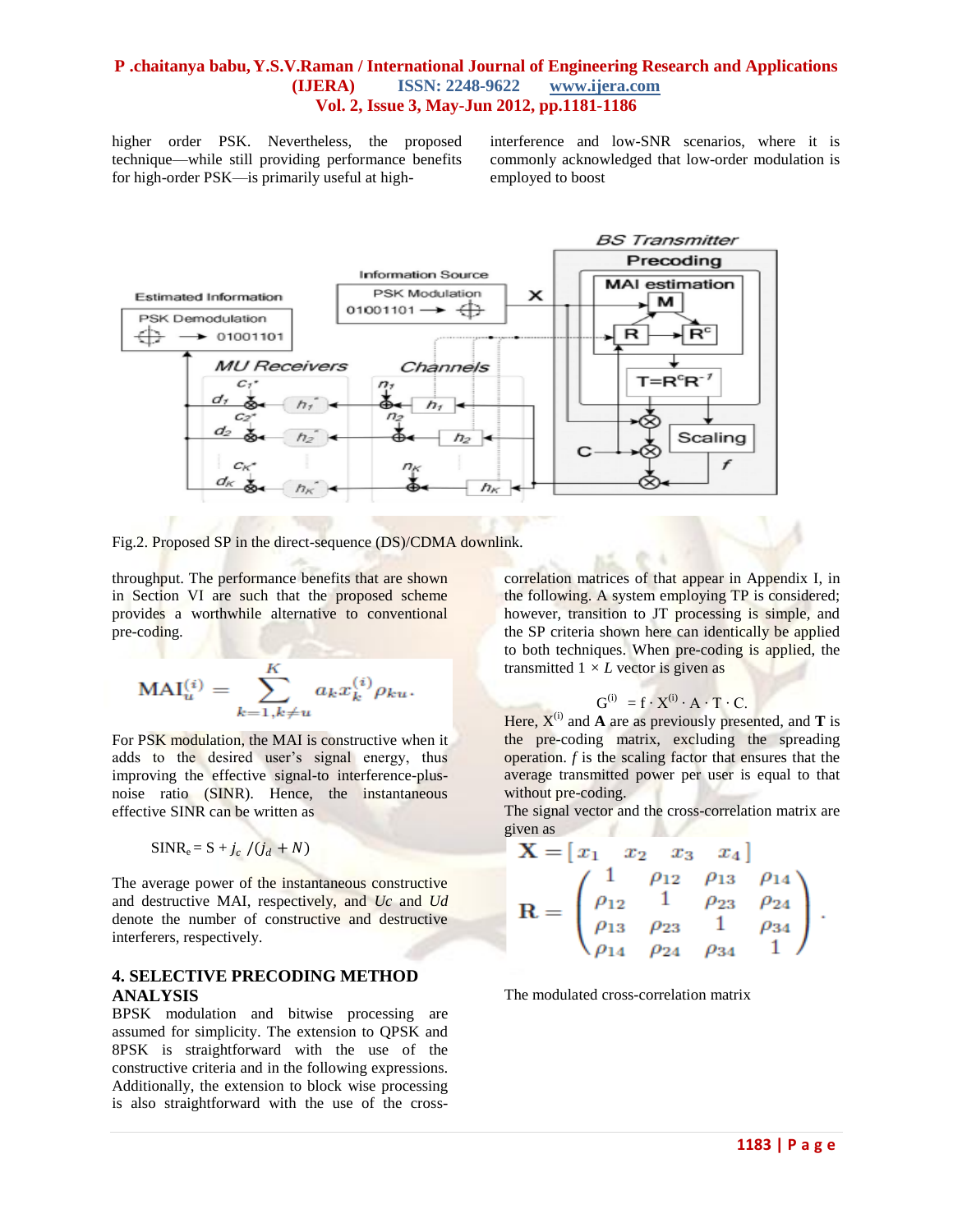$$
\mathbf{M} = \begin{pmatrix} 1 & x_1x_2\rho_{12} & x_1x_3\rho_{13} & x_1x_4\rho_{14} \\ x_1x_2\rho_{12} & 1 & x_2x_3\rho_{23} & x_2x_4\rho_{24} \\ x_1x_3\rho_{13} & x_2x_3\rho_{23} & 1 & x_3x_4\rho_{34} \\ x_1x_4\rho_{14} & x_2x_4\rho_{24} & x_3x_4\rho_{34} & 1 \end{pmatrix}
$$

By observing the sum of each column of **M**, it can be derived whether the respective user will experience constructive or destructive MAI. Assuming that **X**=[1 1 1 1],  $\rho_{12} = -0.3$ ,  $\rho_{13} = -0.2$ ,  $\rho_{14} = 0.4$ ,  $\rho_{23} = 0.5$ ,  $\rho_{24}$  $= -0.1$ , and  $\rho_{34} = 0.2$ , it can be seen that user 1 will experience destructive interference, whereas users 2– 4 will benefit from constructive interference. The aforementioned example will be used throughout the following analysis of the three proposed precoding methods.

system, which further enhances the received SINR. Matrix **R***c* can be formed using three different criteria that are described here.

**5. NUMERICAL AND SIMULATION RESULTS**

BPSK, QPSK, and 8PSK modulations have been employed to investigate performance, and it is shown that, for all cases, the proposed scheme provides performance benefits. However, since SP mainly applies to high-interference scenarios where transmission is problematic and lower order modulation is commonly used to reduce the error rates, the focus is mainly on the BPSK and QPSK results.

For the multipath scenario, it was shown in that JT outperforms TP. For this reason, in Fig. 3, all three proposed techniques (SJT) are compared with JT for a Rayleigh fading channel of  $P = 3$  paths occupied by  $K = 12$  users. The SP method's superiority is evident as it yields an SNR gain up to 6 dB for SJT B for BPSK, 3 dB for QPSK, and 2 dB for 8PSK modulation. It should be noted that, for this frequency-selective fading case, the block wise processing , was employed and combined with SP.

For the presented example, this would yield

$$
\mathbf{R}^c = \begin{pmatrix} 1 & \rho_{12} & \rho_{13} & \rho_{14} \\ 0 & 1 & \rho_{23} & \rho_{24} \\ 0 & \rho_{23} & 1 & \rho_{34} \\ 0 & \rho_{24} & \rho_{34} & 1 \end{pmatrix}
$$

This provides a noiseless matched filter output.

 $\mathbb{R}$ 

$$
XR^{c} = [x_{1} \quad x_{2} + \rho_{12}x_{1} + \rho_{23}x_{3} + \rho_{24}x_{4}x_{3} + \rho_{13}x_{1} + \rho_{23}x_{2} + \rho_{34}x_{4} \quad x_{4} + \rho_{14}x_{1} + \rho_{24}x_{2} + \rho_{34}x_{3}]
$$



Fig 3: BER Versus K performance of conventional JT and SJT in a<br>Rayleigh channel of  $P = 3$  for SNR  $=7dB$ ;  $L = 16$ ; orthogonal codes; and BPSK, QPSK, and 8PSK modulation.

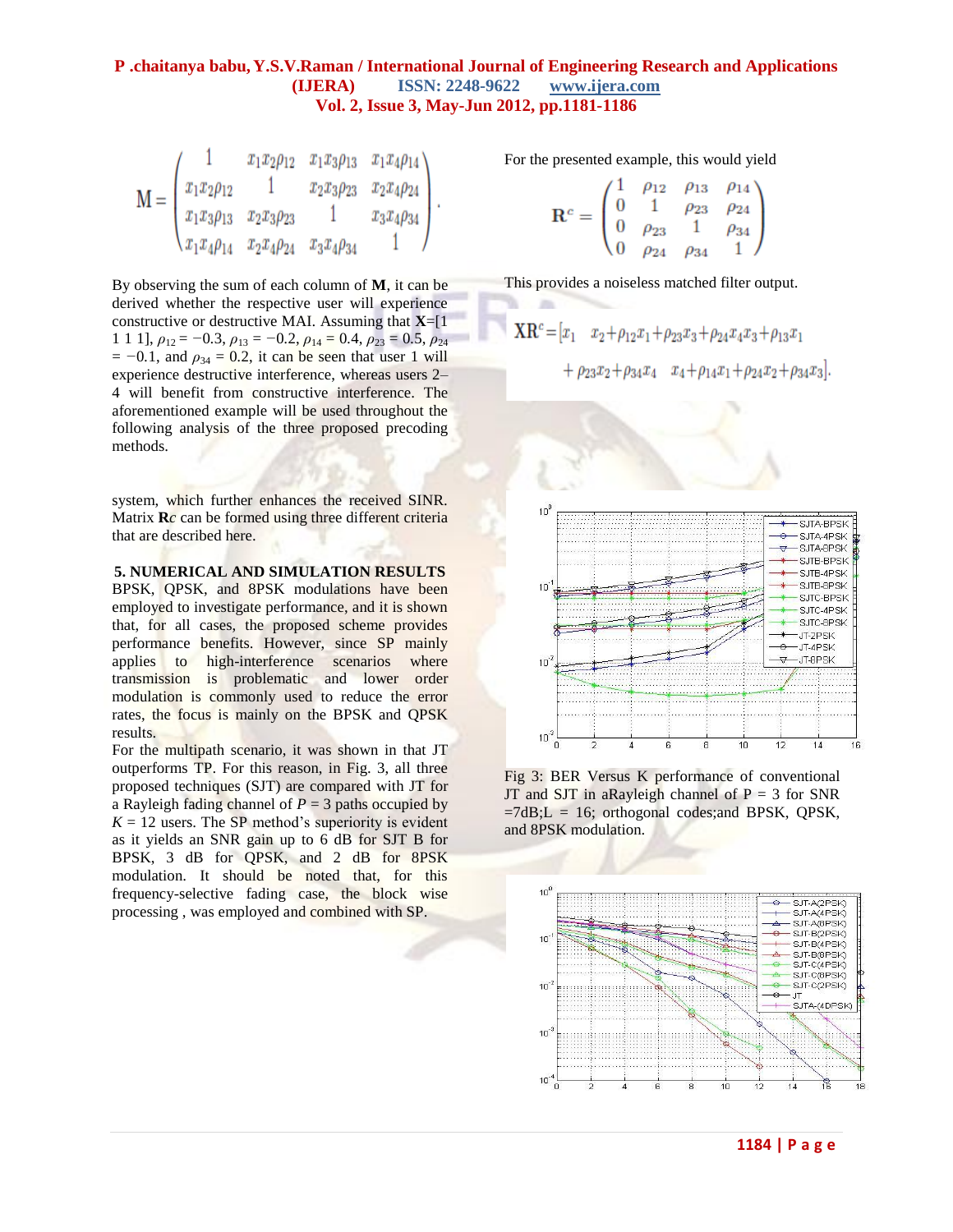Fig 4: BER versus K performance of conventional JT and SJT precoding methods in a Rayleigh fading channel of  $P = 3$  paths for K=12; L = 16; orthogonal codes; and BPSK, QPSK, and 8PSK modulation.



Fig 5: BER versus SNR performance of conventional JT and SJT pre-coding methods in a Rayleigh fading channel of  $P = 11$  for  $K = 8$ users with unequal powers;  $L = 16$ ; orthogonal codes; and BPSK, QPSK, and 8PSK modulation.



 Fig 6: BER versus channel-gain- estimation error performance of conventional JT and SJT pre-coding methods in a Rayleigh fading channel of  $P = 11$  for K  $= 8$ ; L  $= 16$ ; orthogonal codes; and BPSK, QPSK, and 8PSK modulation.



Fig 7: Average throughput versus SNR for JT and SJT in a Rayleigh fading channel of  $p = 11$  for  $K =$ 12 users with unequal powers;  $L = 16$ ; orthogonal codes; and BPSK, QPSK, 8PSK modulation.

### **7. CONCLUSION**

In this paper, In order to solve the Multiple Access Interference (MAI) signal problem a method has been developed. SINR improvement is attained with no need for additional power - per – user investment at the transmitter since energy that is inherent in the CDMA system is utilized. The scheme introduced in this paper applies to the downlink of cellular phaseshift keying (PSK) - based CDMA systems. Theoretical analysis and comparative simulations show that significant performance improvement can be attained with the proposed technique. This Proposed work is to be implemented on MATLAB tool.

#### **8. Acknowledgement**

We would like to express our thanks to the department of ECE and management of KL University for their continuous support and encouragement during this work.

#### **References:**

- [1] KAMIL SH. ZIGANGIROV received his PhD from the Institute of Radio Engineering and Electronics at the USSR Academy of Sciences in 1966. "Theory of Code Division Multiple Access Communication" Kamil Sh. [Zigangirov](http://as.wiley.com/WileyCDA/Section/id-302477.html?query=Kamil+Sh.+Zigangirov) ISBN: 978-0-471-45712-1 Hardcover 399 pages March 2004, Wiley-IEEE Press.
- [2] Multiuser detection for DS-CDMA communication systems based on recurrent neural network structures. Spread spectrum techniques and Applications, 1998.